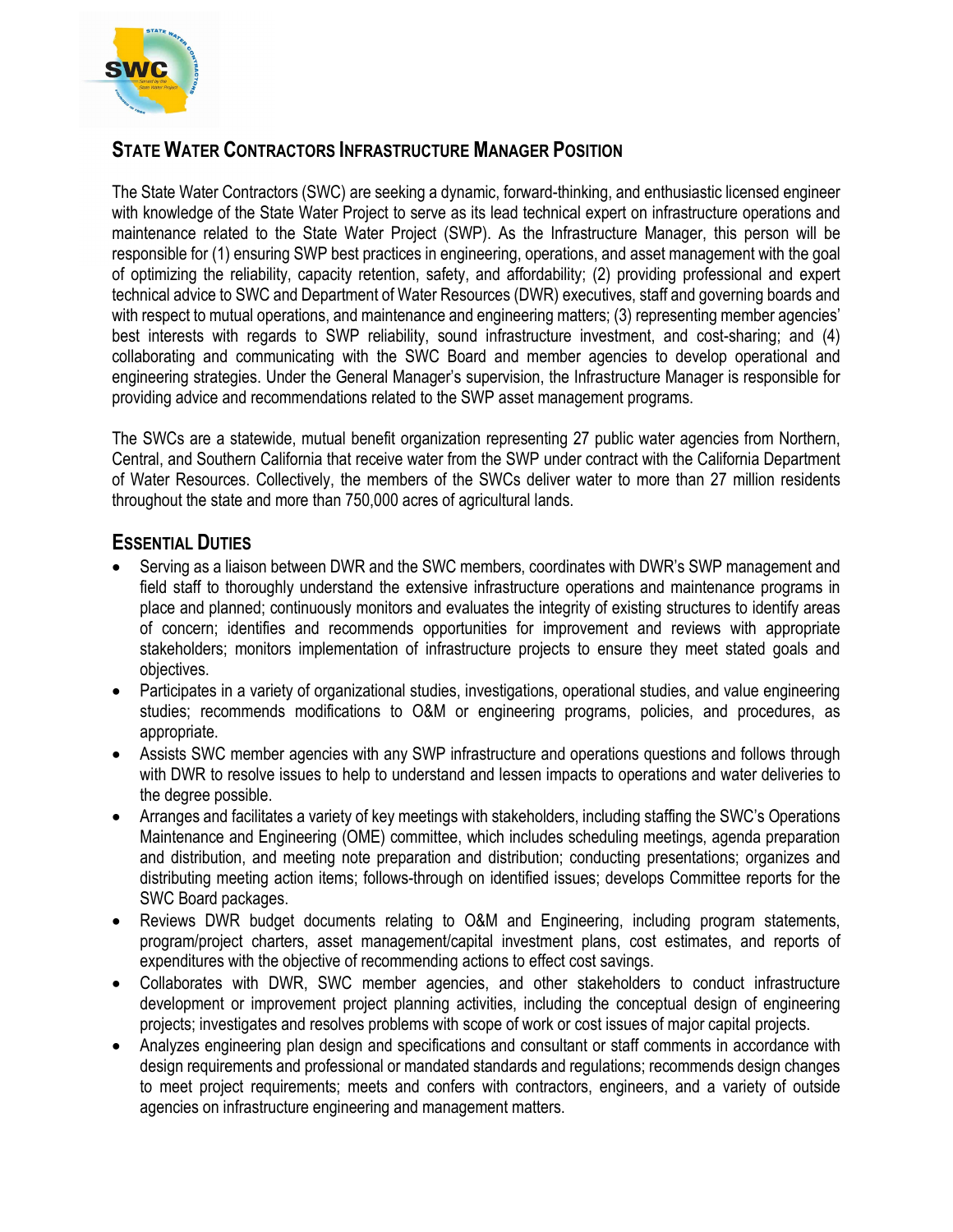- Reviews and analyzes consultant reports/studies for various SWP infrastructure repairs/refurbishments and provides feedback/comments on behalf of the SWC member agencies. Provide consolidated overviews of aforementioned reports to SWC Board and member agencies along with professional assessments of likely impacts/implications to SWP operations and expenses.
- Assists member agencies with explanations, to their individual Boards of Directors of significant SWP events/incidents/emergency actions, ongoing and future projects, or impacts to the long-term operations and/or budgets.
- Participates in monthly SWP Board of Directors meetings by preparing and presenting summaries of O&M, Engineering, Water Quality operations, and responding to questions or comments.
- Monitors changes in laws, regulations, and technology that may affect SWP O&M and Engineering program activities; recommends policy and procedural changes as required.
- Exercises initiative, tact, and diplomacy in conduct of activities to maintain harmonious relations between SWC, DWR, SWP, and other key stakeholders.
- Participates on a variety of boards, commissions, committees, and task-forces; attends and participates in professional groups and committees; stays abreast of new trends and innovations in the field of water system infrastructure engineering, operations, and maintenance management.
- Performs other duties as assigned.

# **THE IDEAL CANDIDATE**

## **Will Possess Detailed Knowledge and Skills Related to:**

- Principles, theories, and practices of water resources and infrastructure management.
- Principles and practices of civil engineering design and development.
- Principles and practices of construction management.
- Engineering design and construction principles of dams, canals, pumping and generation plants, and associated structures.
- Applicable Federal, State, and local laws, codes, ordinances, and regulations.
- Modern office practices, methods, and computer equipment, and specialized software applicable to work performed.
- Principles of business management and project management.
- The ability to collaborate with multiple external and internal stakeholders.
- Excellent oral and written communications skills.

### **Desirable qualities include:**

- Principles of the State Water Project infrastructure configuration and operations.
- Ability to prepare and deliver convincing, clear, concise, and well-organized professional presentations.
- Ability to effectively interface with governmental and regulatory agencies and the general public.
- Ability to effectively collaborate with interested agencies and non-governmental organizations.
- Collaborative in a team environment.

### **Minimum Qualifications:**

- A bachelor's degree from an accredited college or university in Civil Engineering, or a related field.
- Minimum of 5 years of progressive responsibility in the engineering sector, of which two years of experience can be met by an advanced degree.